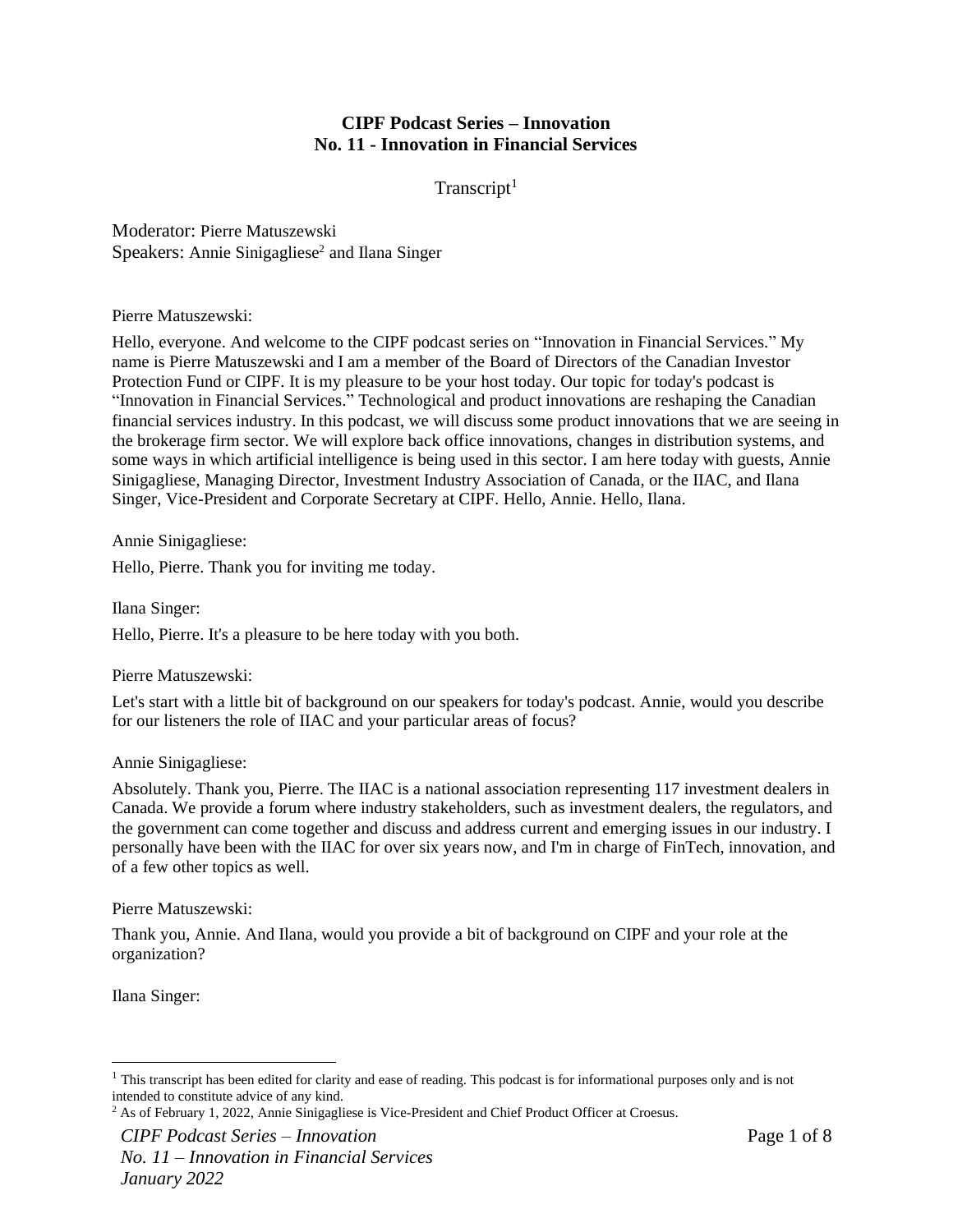Thank you, Pierre. CIPF plays an important role in the financial industry as an investor compensation fund. We help investors by protecting client property held by a member firm, if that firm becomes insolvent. Our members are investment dealers that are themselves members of IIROC, the Investment Industry Regulatory Organization of Canada. These investment firms are also members of the IIAC, the organization that Annie represents. And they are all automatically members of CIPF. So, in a nutshell, if one of CIPF's member firms becomes insolvent, CIPF covers the missing property held by a member firm on behalf of a client. We always focus on the quick transfer of the client's accounts to a solvent broker so that the client can access their account as soon as possible after the broker's insolvency.

### Ilana Singer:

In order for the loss to be eligible for coverage, the client must be an eligible client with an eligible account, and the property itself must be eligible for coverage under our CIPF Coverage Policy. Similar to Annie, I've been with CIPF for several years now, almost eight. And, in addition to my corporate secretarial role, I oversee the claims processes at CIPF, coverage-related policy issues, and our communications initiatives that aim to increase knowledge and awareness about CIPF.

### Pierre Matuszewski:

Thank you for that background, Ilana. You are both the ideal persons for this podcast. Thank you. Let's now turn to our topic of Innovation. In terms of product innovations, I think our listeners would be interested in what you both see in the financial services industry these days. Annie, as head of IIAC's FinTech group, what are some of the key innovations that you are seeing investment dealers adopt?

# Annie Sinigagliese:

We have seen a lot of innovations on many fronts. Because of the COVID-19 pandemic, the speed of adoption of innovative technologies has increased tremendously. When COVID-19 first hit, there was a real need for our investment dealers to use better and faster technology to keep providing good services to their customers. For example, on the communications front, mobile apps and chatbots improve the client experience by providing investors with quick and accessible ways of staying in touch with their investment firm or their financial advisor. Also regarding communication, the use of chat and video conferencing platforms have completely altered the way that everyone is working in the financial services industry. This is both for internal communications between the different departments at a firm, but also between the firm or an advisor and their client. We've also seen new ways of opening new accounts or to verify a client's identity.

# Annie Sinigagliese:

So there have been many automated tools that have been speeding up the processes in the recent past. That's great news for the clients, but also for the firms themselves. For example, their compliance departments that can now perform their work more rapidly with better outputs because of technology. We've also seen the way artificial intelligence and FinTech innovations are allowing for a kind of system stability and efficiencies that would not have been possible otherwise. Artificial intelligence has really begun to allow structured and unstructured data to be analyzed in ways that we never thought possible before. That was for product innovation, but we're also seeing innovation for risk mitigation purposes. For example, when it comes to security, in the largest sense of the word, it has been transformed in recent years due to innovation. Some tools now allow for the detection and prevention of payment fraud in real time. And there's also other products that ensure that data is appropriately protected and stored. It's absolutely mandatory that cybersecurity and privacy keep up with the speed of innovation in the future.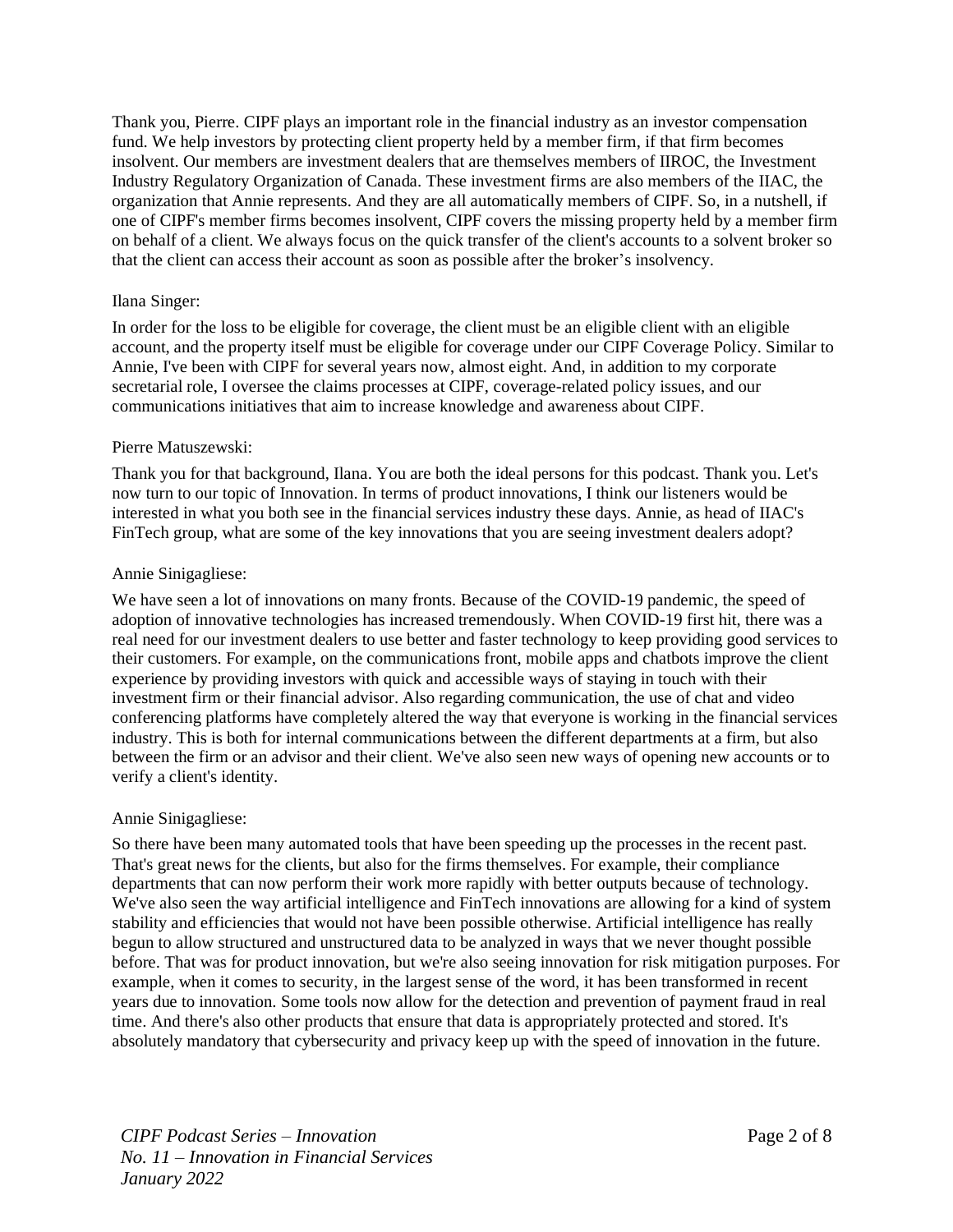### Pierre Matuszewski:

Thank you for that very complete answer, Annie. Let me continue with you, Ilana. One of the issues that's top of mind for many in the industry these days, as well as investors, is crypto assets. Can you describe some of the issues in the area of cryptocurrency that CIPF has been grappling with?

### Ilana Singer:

Thank you, Pierre. I'd be happy to address this question and I'll start off by saying that when CIPF staff have information that a new product or service may be offered to clients of one of our member firms, our staff make a point of learning every thing they can about the new product or service. We research. We consult with IIROC and with the Canadian Securities Administrators. We learn from the industry, for example, through the IIAC. We consult with our lawyers and we consider what our counterpart compensation funds around the world are doing with respect to the new product in question. We consider the broader implications of how CIPF coverage would apply to the new asset class or product. Now, as you mentioned, one of the issues that's top of mind for many dealers, regulators, and investors is crypto assets.

#### Ilana Singer:

For example, how and to what extent does CIPF coverage apply? At the moment, we do not have a definitive answer. However, we are working closely with IIROC and the Canadian Securities Administrators to better understand three key points relating to this new asset class. The first point we are looking at closely is custody. Custody is important for us because an assessment of custody will allow us to determine whether an insolvency official, for example, a trustee in bankruptcy, would be able to locate the crypto assets and return them to the clients by transferring to a solvent firm, if, of course, the investment dealer that was holding these crypto assets on behalf of the client went insolvent. CIPF is therefore closely examining and contributing to discussions about the regulatory framework for the custody of crypto assets. Second, CIPF is looking at the issue of control and access.

#### Ilana Singer:

How can crypto assets be accessed post-insolvency? This is relevant from the perspective of - can the insolvency trustee and CIPF have the ability to access those assets to affect the transfer of them to a solvent firm post-insolvency? This is different than the safeguarding and the custody piece, because it's about the control and the access after a firm has become insolvent. And third, and finally, there's the question of pricing. As I expect many listeners are aware, crypto assets are a 24/7 international market. If CIPF has undertaken to return client property, but is unable to do so because the assets are missing, one option is to pay the cash equivalent to the investor of the value of those assets as of the date of bankruptcy. But what would that value be? We are still continuing to work on this question in addition to all of the others, as well as with our board and legal counsel to better understand these issues as they continue to evolve.

#### Pierre Matuszewski:

Thank you for that response, Ilana. If I listened to you carefully, the key issues are custody, control and access, and pricing as it relates to crypto assets. Thank you. I'm sure that information will be very useful to our listeners. On the topic of crypto-related products and compensation funds, are there trends in other jurisdictions that you think may be of interest to our listeners? This question is for you, Ilana.

Ilana Singer: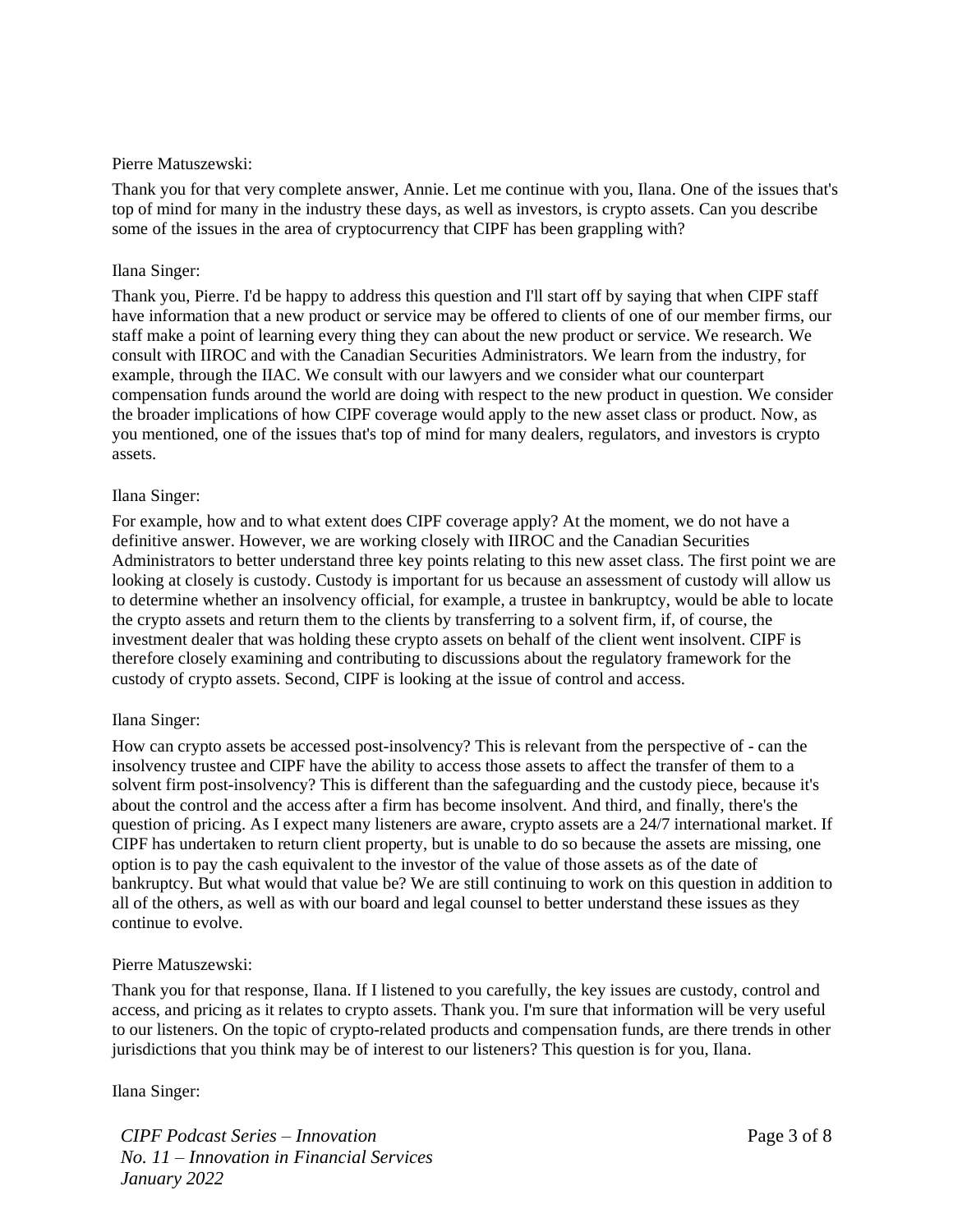Thank you, Pierre. That's an excellent question. It is amazing how many investor compensation funds worldwide are grappling with this same issue. We recently organized and hosted a virtual coffee chat of international compensation funds, which included the U.S., the U.K., Japan, and Australia among others. Crypto assets was one of the key topics that many of our international counterparts raised and discussed. In fact, out of all of our colleagues from around the world, the majority are currently not in a position to cover crypto assets, although most are in the process of further reviewing the issue as are their regulatory colleagues. And this is very similar to what is occurring in Canada. It was quite helpful to know that we are all navigating the world of crypto assets at the same time together with our domestic and international compensation fund and regulatory counterparts. It was also very helpful to have had the discussion with those same international colleagues about the three points that you mentioned, Pierre, in introducing this question - custody, control and access, and pricing.

### Pierre Matuszewski:

Thank you, Ilana. It's certainly very comforting to know that there's consultation on the world scale around this issue. As you said, it is helpful to know that CIPF is right in sync, as you say, with its counterparts around the world. Annie, do you have anything you would like to add in this regard?

### Annie Sinigagliese:

Yes, absolutely. Thank you. I think it's important to note that the IIAC has commented in the past on the need for increased regulation for crypto assets, what we also call digital assets in Canada. The Canadian regulators are now improving the framework for crypto asset trading platforms, which is really good news. However, I believe there's still education that is needed on the crypto product themselves. For example, the vast majority of people purchasing cryptocurrencies right now don't understand the fundamentals of these products, but they know that the value of these products has increased exponentially over the last few years, so they want in. So they purchase these cryptocurrencies, but they really don't seem to be cognizant of what factors drive the price up or down. Personally, I find that very scary.

#### Pierre Matuszewski:

Thank you, Annie. I totally agree with you. I would be very interested in hearing about how you approach your role as a leader in the FinTech space. It is amazing how quickly technological and product innovations are transforming the financial services space. How do you stay abreast of changes that might affect the investment dealer industry?

#### Annie Sinigagliese:

The IIAC created its FinTech Committee about five years ago. Through these meetings, we hear from our members, which are usually technology officers of investment dealers, but we also hear from IT vendors, from innovation hubs, such as MaRS Discovery, or Finance Montreal, and we also hear from startups. In order to keep up to date with innovation, we really need to collaborate with other organizations, such as CIPF, and we need to share knowledge. I personally attend a lot of innovation events in a year, and I follow innovators on LinkedIn and on other social media in order to try to remain up to date on innovation and to see what different developments are here and elsewhere when it comes to innovation.

#### Pierre Matuszewski:

I love what you said about collaboration, Annie. That is really the way to go. Now, Ilana, can you outline for our listeners how you help your organization stay informed on new developments that might affect the investor compensation area specifically, or the investment dealer industry generally?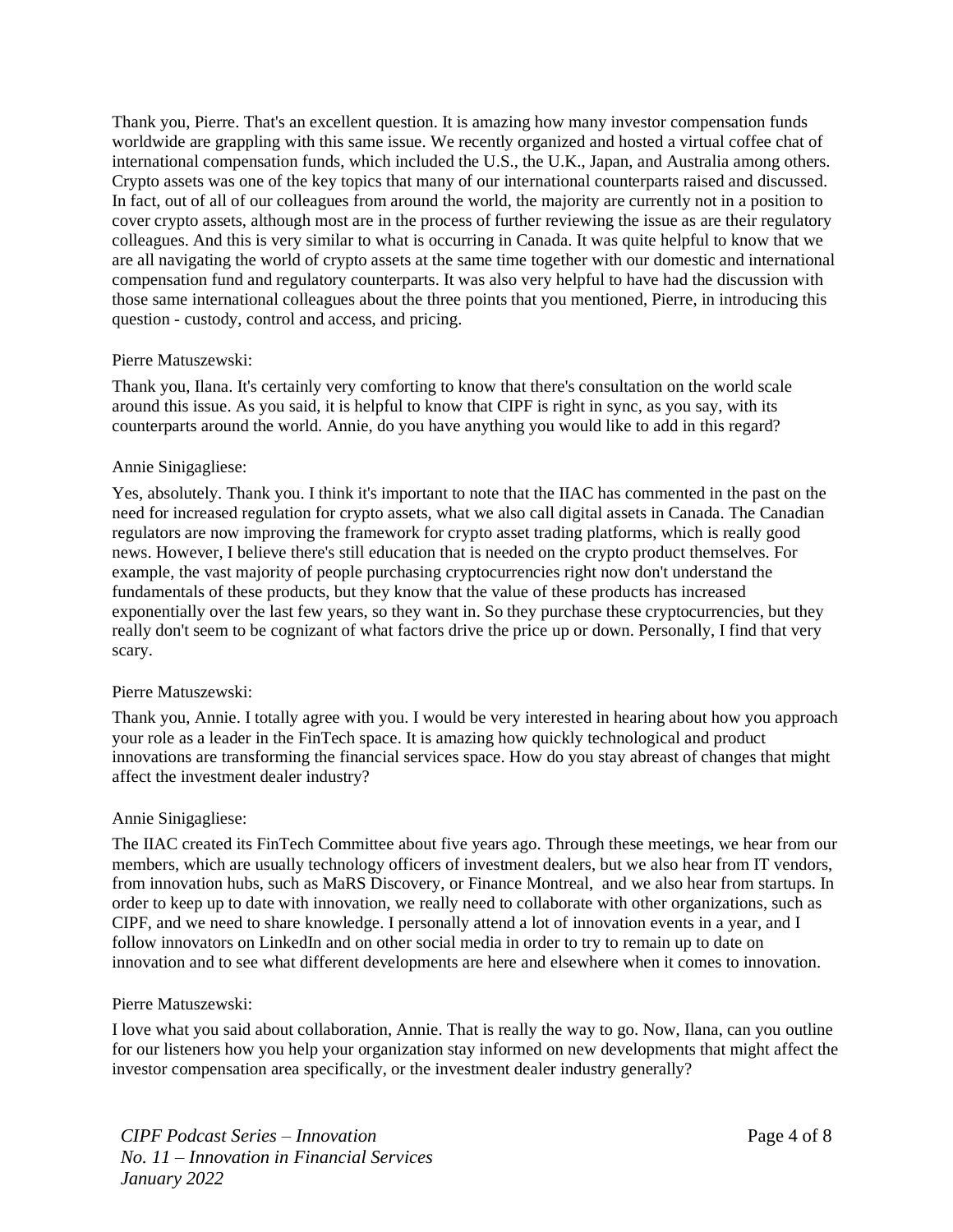#### Ilana Singer:

Yes, absolutely, Pierre. And I do want to echo what Annie said in terms of it being an ongoing challenge in this space to remain up to date on innovation, because it really is moving at breakneck speed. I would also support what you've said, Pierre, about collaboration. As I mentioned earlier, we really do try to stay up to date in terms of collaboration with domestic and international counterparts. And that really does yield a lot of good, helpful, current information. In addition to all of that, one practice that we have at CIPF is a biweekly news scan. And this news summary gets circulated to the entire organization, as well as to the board. Everyone has limited time. We get that. And in terms of trying to seek out relevant news from sources around the world, this is one way that we feel helps to keep everyone at CIPF, including our board, up to date on a national and international level.

# Ilana Singer:

I think that another initiative I'm particularly proud of is the creation of our podcast series, including this one, of course. We're proud to have launched our first podcast in October of 2020, deep in the middle of the pandemic, entitled "Lessons Learned from Past Crises." This podcast explored how the lessons learned from past crises can help us navigate through the current global crisis caused by the COVID-19 pandemic. Our second series focused on leadership in times of crisis. We are currently working on a series focused on innovation in financial services, which includes this podcast. As you know, we've had very good feedback on the podcasts that we have released to date. And we look forward to hosting a variety of leaders from the financial services, regulatory and compensation fund sectors from across Canada and around the world.

### Ilana Singer:

Finally, I'd like to say, and this is a plug for you, Annie, and for the IIAC, one example of a really valued partner organization for us in all of this is the IIAC. With your assistance, Annie, and support, and that of your colleagues, the IIAC has created a webpage on its site, as you know, dedicated to CIPF. We greatly appreciate this support. You've also been very helpful in posting our various initiatives to this dedicated page and to social media. It is a partnership that we truly value and that we plan to continue to develop in the future.

# Annie Sinigagliese:

We're happy to help, Ilana.

# Pierre Matuszewski:

Another great sign of collaboration and cooperation. Thank you both. Very interesting, Ilana. Would you care to continue with other examples?

#### Ilana Singer:

Sure. Thank you, Pierre. And thanks, Annie. We also find it to be a pleasure to collaborate with you and your colleagues at the IIAC. In terms of other ways to stay informed on new developments, I recently moderated a retail investor forum focused on innovation, FinTech, and crypto, as part of the North Wind Professional Institute. I also spent some time pre-pandemic with staff at the FinTech lab at the AMF in Montreal to gain a better hands on understanding of blockchain and the creation of securities tokens. And similar to what Annie described, I really try to stay up to date by focusing on innovators in the space, following them on social media, and attending as many conferences, admittedly virtual at this time, and whenever possible to gain a hands on understanding. I could go on, but I'll give just one more example of how I try to help CIPF stay on top of new and innovative best practices and developments. Together with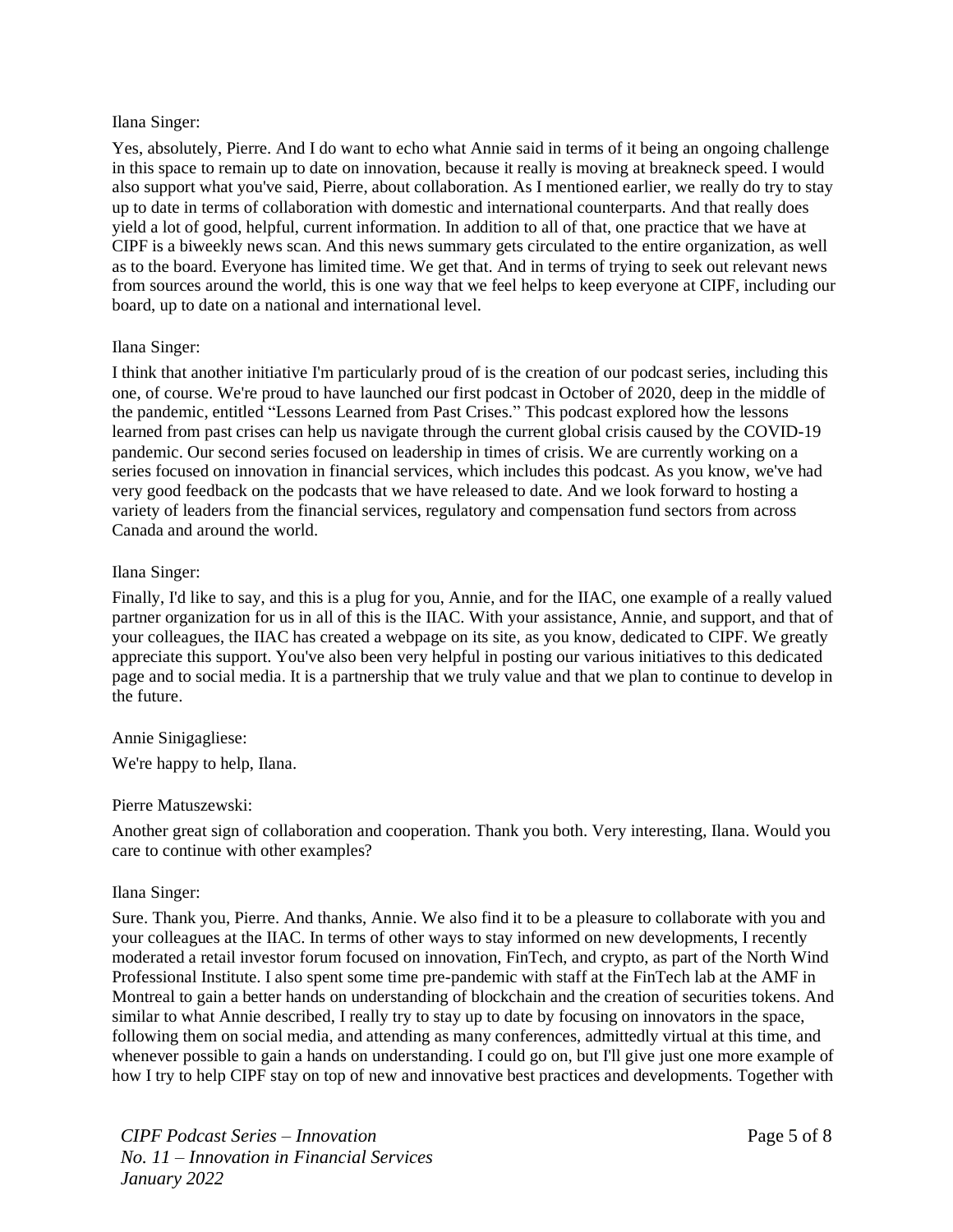the senior management team at CIPF, we actively forge relationships and stay in touch with other compensation funds around the world, as I mentioned previously.

### Ilana Singer:

And I did also talk earlier about the virtual international coffee chat. This approach helps us stay abreast of any new best practices, and also learn about what has worked successfully in terms of implementing technological or other changes for our own internal processes. One concrete example is the claims process. That is a key component for any compensation fund. During the early part of the pandemic, for example, we learned from our counterparts in Spain, that they had launched an online claims process using a web portal. This was because they had to manage a full claims process after the insolvency of one of their member firms 13 days after the lockdown was announced in Spain. They shared with CIPF how they managed the process during the pandemic entirely from home, how the transition was done, what technology partners and platforms were used, and this information has truly been invaluable. We will undoubtedly benefit from it as we move to our own online claims process.

### Pierre Matuszewski:

Thank you, Ilana. I can see that this process of staying current with the world affairs in this space must take a lot of your time. And actually, in fact, it's an essential endeavor to stay abreast of changes and new developments that might affect the investor compensation area and the broker industry as a whole. It's great to hear about the innovative podcasts and other things you have introduced to CIPF, Ilana. Congratulations. Now turning to distribution systems if I may, I'd like to move on to my next question.

### Pierre Matuszewski:

In a previous podcast hosted by CIPF on the topic of innovation, we heard a senior executive from the World Bank Group, Practice Manager for Financial Inclusion and Infrastructure in the Finance, Competitiveness and Innovation Global Practice, predict that in the coming months and years, we'll see a lot of activity relating to things like stablecoins and central bank digital currencies. He indicated that this is an area where advanced and emerging markets will both be grappling with the issues without a playbook as to how to regulate or manage these new technologies. I'm going to turn to you, Annie, for the next question. Do you agree with this observation made by this World Bank senior executive and how is your work affected by this type or any other type of potential, fundamental change in the industry?

# Annie Sinigagliese:

Well, my opinion is that regulators need to adapt to accommodate innovations and not the other way around. Regulators must up their game. They need to change as organizations. For example, instead of hiring more lawyers, they may need to hire more tech-savvy staff, data scientists, for example, who understand the innovative products and the technology behind them. Regulators must also stop drafting regulation in silos by physical jurisdiction. When we think of data in the cloud, for example, that data is everywhere and nowhere at the same time. Countries really need to get together and regulate innovation. Regulators just need to reinvent themselves.

#### Pierre Matuszewski:

Thank you very much, Annie. What a refreshing point of view that you just explained. Turning now to artificial intelligence or AI, as it is known. Another field that I find very interesting is the impact of artificial intelligence on the financial services industry. For example, can investors' behavior be predicted? Continuing with you, Annie, for the fifth and last question, what are your thoughts on how AI could be used to benefit all stakeholders in the financial services industry and also on the responsibilities of those using AI, such as privacy and accountability issues?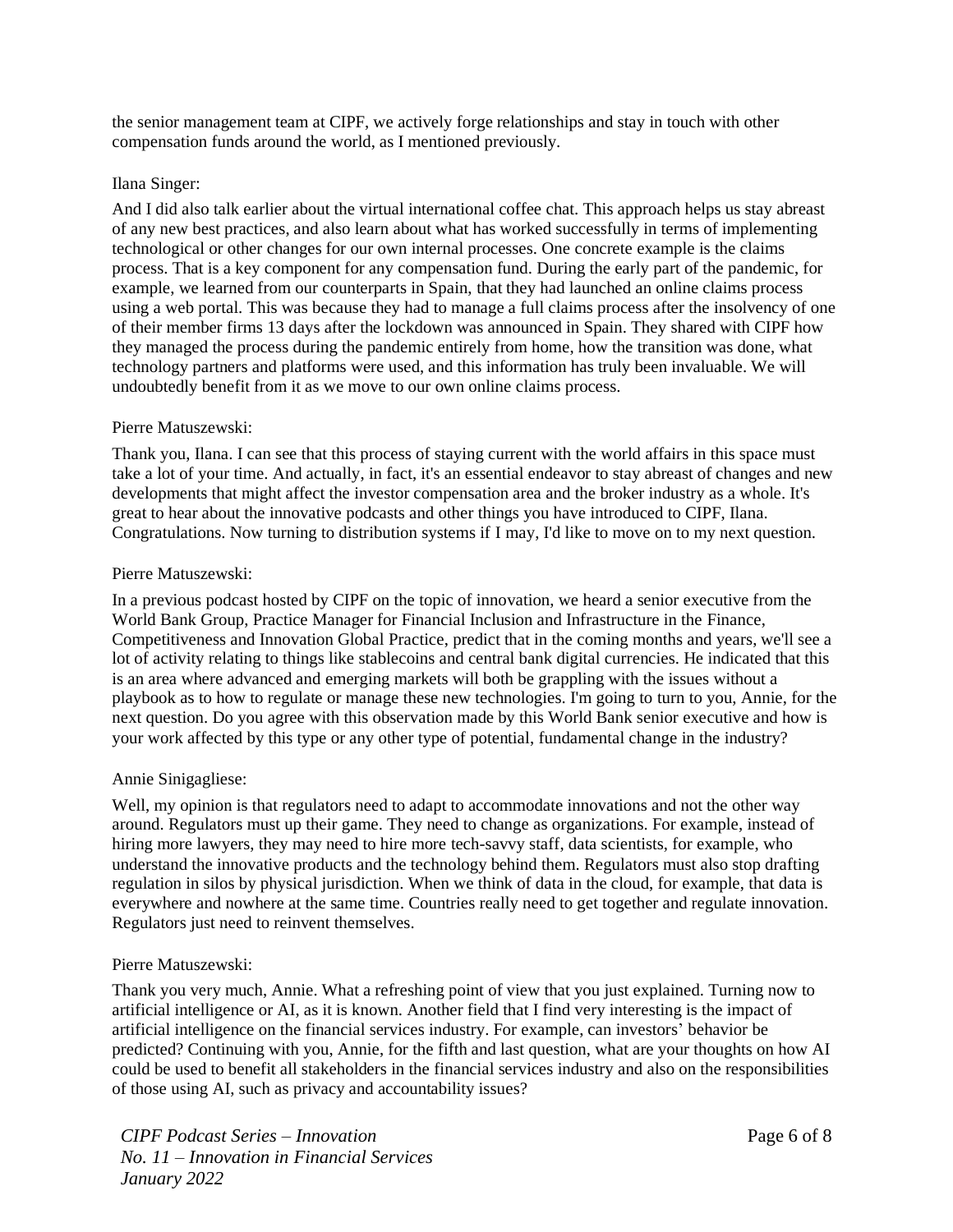### Annie Sinigagliese:

I think there are two key concepts to your question. First, the innovation itself, and then the framework around such innovation. If we take it starting with innovation, artificial intelligence is really used in different areas of the financial services industry, and there's many, many benefits to using AI. For example, it can enhance efficiency through automation. It can reduce human biases and errors. And it can really improve the quality and conciseness of data analysis. Now, coming back to your question - can investors' behaviors be predicted? My answer to that is that to a certain extent, yes, in the same way that Netflix can figure out what series or movies you personally like. AI tools can really predict behavior. And simply put, AI just reads data, which is the input. It analyzes that data and it creates an output. The output can really only be as accurate as the inputs itself.

# Annie Sinigagliese:

If there's high quality input, and if the programming of those tools for assessment is working properly, AI will work well. But in other words, if you put garbage in, you get garbage out. I think it's also important to note that the human supervision of AI is really a must. Humans really need to give feedback to these AI models to make sure it all works properly. I spoke previously about some of the ways artificial intelligence is used in the finance world. There's actually many, many more ways in which AI tools are being used right now in the services industry. For example, AI can identify which investment offerings would best fit one of your clients. It can help surveillance teams in identifying possible insider trading or market manipulation. We see some AI tools that are used to provide better client experience. For example, we can think of chatbots on a firm's website that are more and more frequently used to provide answers to a client's general questions.

# Annie Sinigagliese:

There is really a lot of innovation when it comes to AI. Now, if we go back to the second portion of your question, which was the framework around AI - well, it's mandatory that there's a framework around privacy, around risk management, and that there's really good governance being established at the dealer level. And the regulators are really aware of this. For example, there's IOSCO, which is the International Organization of Securities Commissions, that recently came out with six measures that absolutely need to be implemented when a firm uses AI. And, once again, because data is everywhere and nowhere at the same time, the regulation of innovation really has to be harmonized and implemented globally. This is no time for provincial regulators to implement different rules for their particular jurisdictions. And lastly, regulators and governments must really work together to oversee the ethical and responsible use of AI.

# Pierre Matuszewski:

Thank you, Annie. Very clear, very thoughtful answer on your part. Thank you. Ilana, anything you'd care to add?

# Ilana Singer:

Thank you. Annie, I could not agree with you more in terms of having a macro level approach to AI that is globally consistent and focused on the ethical and responsible use of AI. At CIPF, we are always focused on investor protection as being paramount.

# Pierre Matuszewski:

Thank you, Ilana, for those additional comments. Well, I guess our time together is now coming to an end. I would like to thank you both, Annie and Ilana, for participating in this podcast today and for sharing all this important information with our listeners. I would also like to thank our listeners for their time. I hope they found the discussion interesting. The best way to share your feedback with us is through